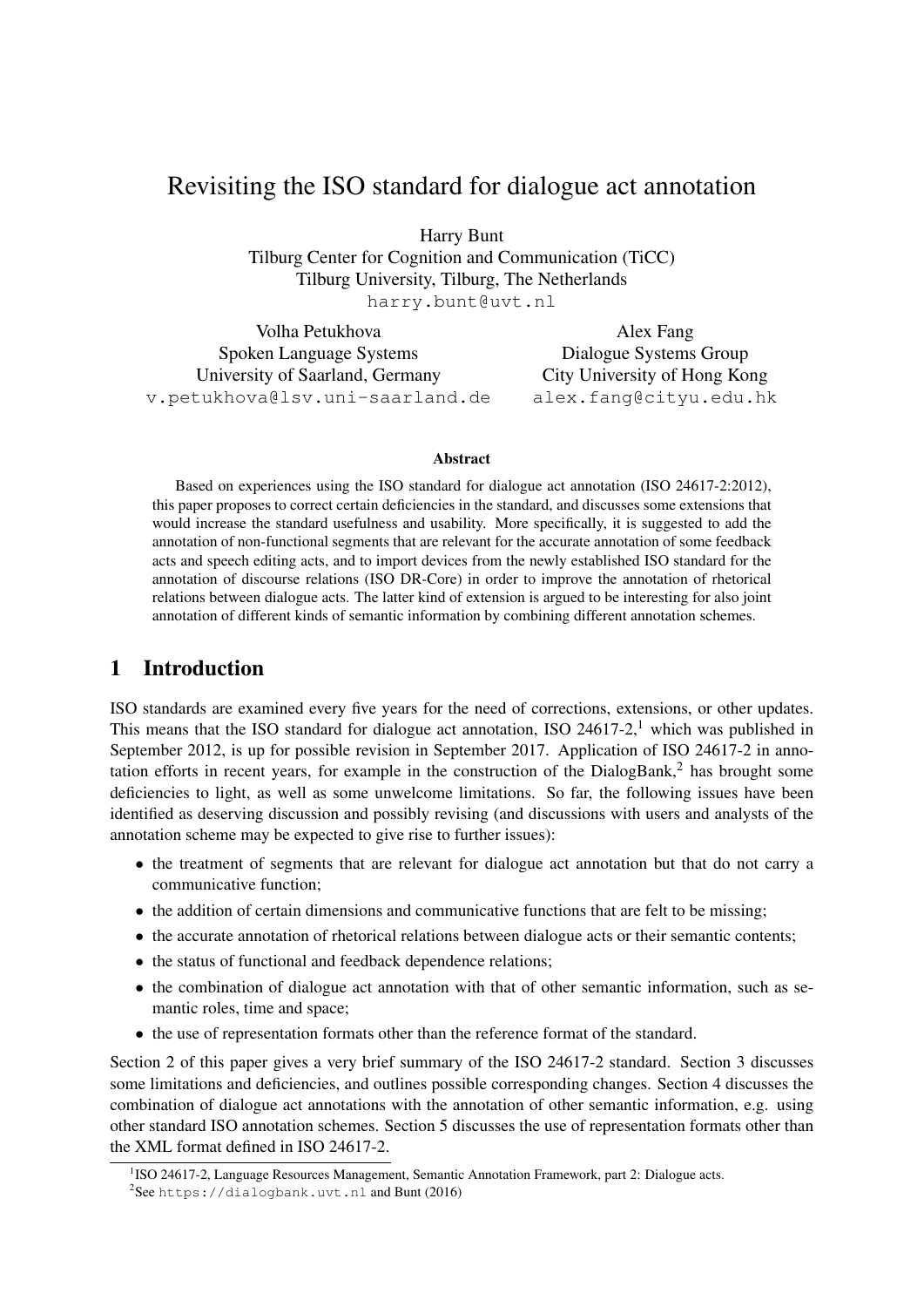# 2 The ISO 24617-2 Standard

ISO 24617-2 provides a comprehensive, application-independent annotation scheme, building on previously designed annotation schemes such as DAMSL,  $DIT^{++}$ , MRDA, HCRC Map Task, Verbmobil, SWBD-DAMSL, and  $DIT<sup>3</sup>$  For most of these annotation schemes, dialogue act annotation consists of segmenting a dialogue into certain grammatical units and marking up each unit with one or more communicative function labels. The ISO 24617-2 scheme is intended for semantically more complete annotation, including the following aspects:

- 1. 'Dimension', or category of semantic content: the annotation scheme supports multidimensional annotation, i.e. multiple communicative functions may be assigned to dialogue segments; different from DAMSL and other multidimensional schemes, an explicitly defined notion of 'dimension' is used that corresponds to a certain category of semantic content. The nine ISO scheme distinguishes nine dimensions: (1) *Task:* dialogue acts that move the task or activity forward which motivates the dialogue; (2-3) *Feedback*, divided into *Auto-* and *Allo-Feedback*: acts providing or eliciting information about the processing of previous utterances by the current speaker or by the current addressee, respectively; (4) *Turn Management:* activities for obtaining, keeping, releasing, or assigning the right to speak; (5) *Time Management:* acts for managing the use of time in the interaction; (6) *Discourse Structuring:* dialogue acts dealing with topic management, opening and closing (sub-)dialogues, or otherwise structuring the dialogue; (7-8) *Own-* and *Partner Communication Management:* actions by the speaker to edit his current contribution or a contribution of another current speaker, respectively; (9) *Social Obligations Management:* dialogue acts for dealing with social conventions such as greeting, introducing oneself, apologizing, and thanking.
- 2. 'Qualifiers' may be added for expressing that a dialogue act is performed conditionally, with uncertainty, or with a particular sentiment.
- 3. Dependence relations are defined for expressing semantic relations between dialogue acts, e.g. for indicating which question is answered by a certain answer act (functional dependence relation), or which utterance a feedback act responds to (feedback dependence relation).
- 4. Rhetorical relations may be annotated to indicate for example that one dialogue act explains the performance of another dialogue act.

The ISO 224617-2 schema defines 56 communicative functions, which are listed in Appendix A. Some of these are specific for a particular dimension; for instance *Turn Take* is specific for Turn Management; Stalling is specific for Time Management, and *Self-Correction* is specific for Own Communication Management. Other functions can be applied in any dimension; for example, *You misunderstood me* is an *Inform* in the Allo-Feedback dimension. All types of question, statement, and answer can be used in any dimension, and the same is true for commissive and directive functions, such as *Offer, Suggest,* and *Request*. The later functions are called *general-purpose* functions, as opposed to the former ones which are *dimension-specific* functions.

ISO 24617-2 annotations assume that a dialogue act has one sender, one or more addressees, zero or more other participants, one semantic content category (or 'dimension'), one communicative function, zero or more functional and feedback dependence relations, possibly one or more qualifiers, and possibly one or more rhetorical relations to other dialogue acts.

ISO 24617-2 includes the markup language DiAML (Dialogue Act Markup Language), designed in accordance with the ISO Linguistic Annotation Framework  $(LAF)^4$  and the ISO Principles of Semantic Annotation ('SemAF Principles').<sup>5</sup> LAF makes a fundamental distinction between *annotation* and *representation*: 'annotation' refers to the linguistic information that is added to segments of language

<sup>3</sup> See Allen & Core (1997); Bunt (2007); Shriberg et al. (2004); Anderson et al. (1991); Alexandersson et al. (1998); Jurafsky et al. (1997); and Bunt (1994; 2000), respectively.

<sup>4</sup> ISO 24612:2012; see also Ide & Romary (2004).

<sup>&</sup>lt;sup>5</sup>ISO 24617-6; see also Bunt (2015).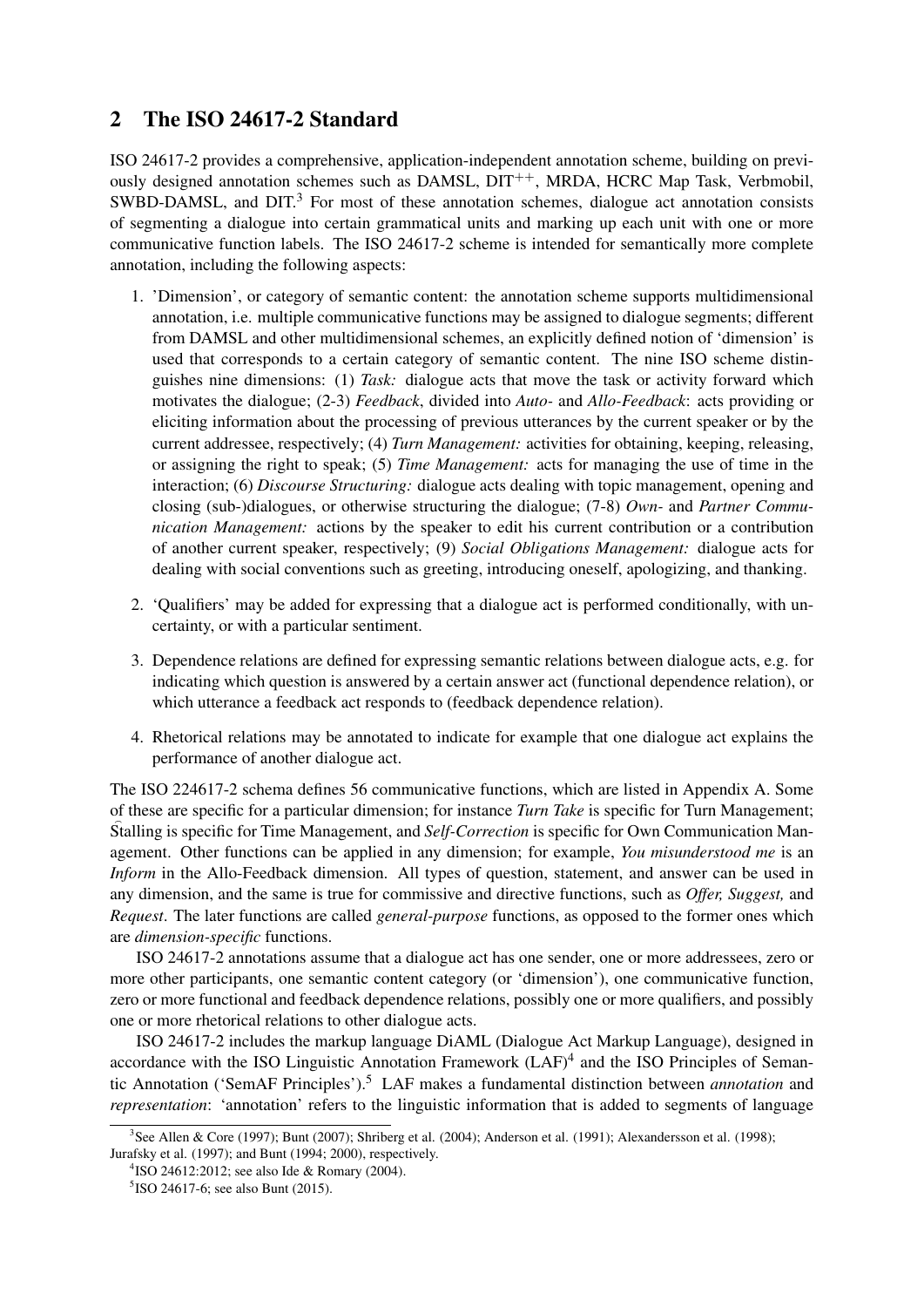data, independent of format; 'representation' refers to the rendering of annotations in a particular format. Following SemAF Principles, this distinction is implemented in the DiAML definition in the form of an *abstract syntax* that specifies a class of abstract *annotation structures*, which are set-theoretical constructs like pairs and triples, and a *concrete syntax* that specifies a rendering of these annotation structures using XML. This format is called DiAML-XML. It uses abbreviated XML-expressions, and is complete and unambiguous relative to the abstract syntax, i.e. (1) the concrete syntax defines a representation for every structure defined by the abstract syntax; and (2) every expression defined by the concrete syntax represents one and only one structure defined by the abstract syntax. A format with these properties is called *ideal*. Any ideal representation format can be converted through a meaning-preserving mapping to any other ideal format (see Bunt, 2010 for formal definitions and proofs).

According to ISO 24617-2, dialogue acts correspond to 'functional segments', defined as *minimal stretches of communicative behaviour that have a communicative function and a semantic content*, 'minimal' in the sense of not including material that does not contribute to the expression of the function or the semantic content of the dialogue act. Functional segments are mostly shorter than turns, may be discontinuous, may overlap, and may contain parts contributed by different speakers. A segment carrying a feedback function for instance frequently overlaps with a segment that carries a task-related function.

The requirement of being 'minimal' has been added in order for communicative functions to be assigned as accurately as possible to those stretches of behaviour which express these functions. The following example illustrates this:

(1) Can you tell me what time the train to *ehm,...* Viareggio leaves?

The small interrupting segment *ehm,...* is not really part of the question, so according to the minimality condition it does not belong to the corresponding functional segment. The utterance in (1) is thus analysed as consisting of two functional segments: the discontinuous segment *"Can you tell me what time the train to Viareggio leaves?"*, and the segment *"ehm,..."* corresponding to a Stalling act. This can be annotated in DiAML as follows:

(2)  $\langle$ dialogueAct xml:id="da1"target="#fs1" speaker="#s" addressee="#a" dimension="task" communicativeFunction="request" conditionality="conditional"/> <dialogueAct xml:id="da2" target="#fs2" speaker="#s" addressee="#a" communicativeFunction="stalling" dimension="timeManagement"/>

Example (3b) illustrates the annotation of relations among dialogue acts for the dialogue fragment in (3a), which contains a rhetorical relation (Elaboration) between the dialogue acts in utterances 1 and 3, and a feedback dependence between the dialogue acts in utterances 3 and 4.

- 1. G: go south and you'll pass some cliffs on your right
- (3) 2. F: uhm...
	- 3. G: and some adobe huts on your left
	- 4. F: oh okay

<diaml xmlns="http://www.iso.org/diaml">

- <dialogueAct xml:id="da1" target="#fs1" sender="#g" addressee='#f" dimension="task" communicativeFunction="instruct"/>
- <dialogueAct xml:id="da2" target="#fs2" sender="#f" addressee="#f" dimension="turnManagement" communicativeFunction="turnTake"/>
- <dialogueAct xml:id="da3" target="#fs2" sender="#f" addressee="#g"
- dimension="timeManagement" communicativeFunction="stalling"/> <dialogueAct xml:id="da4" target="#fs3" sender="#g" addressee="#f"
- dimension="task" communicativeFunction="inform"/>
- <rhetoricalLink dact="#da4" rhetoAnteceden="#da1" rhetoRel="elaboration"
- <dialogueAct xml:id="da5" target="#fs4" sender="#f" addressee="#g"
- dimension="autoFeedback" communicativeFunction="autoPositive" feedbackDependence="#da1 #da4"/>

```
</diaml>
```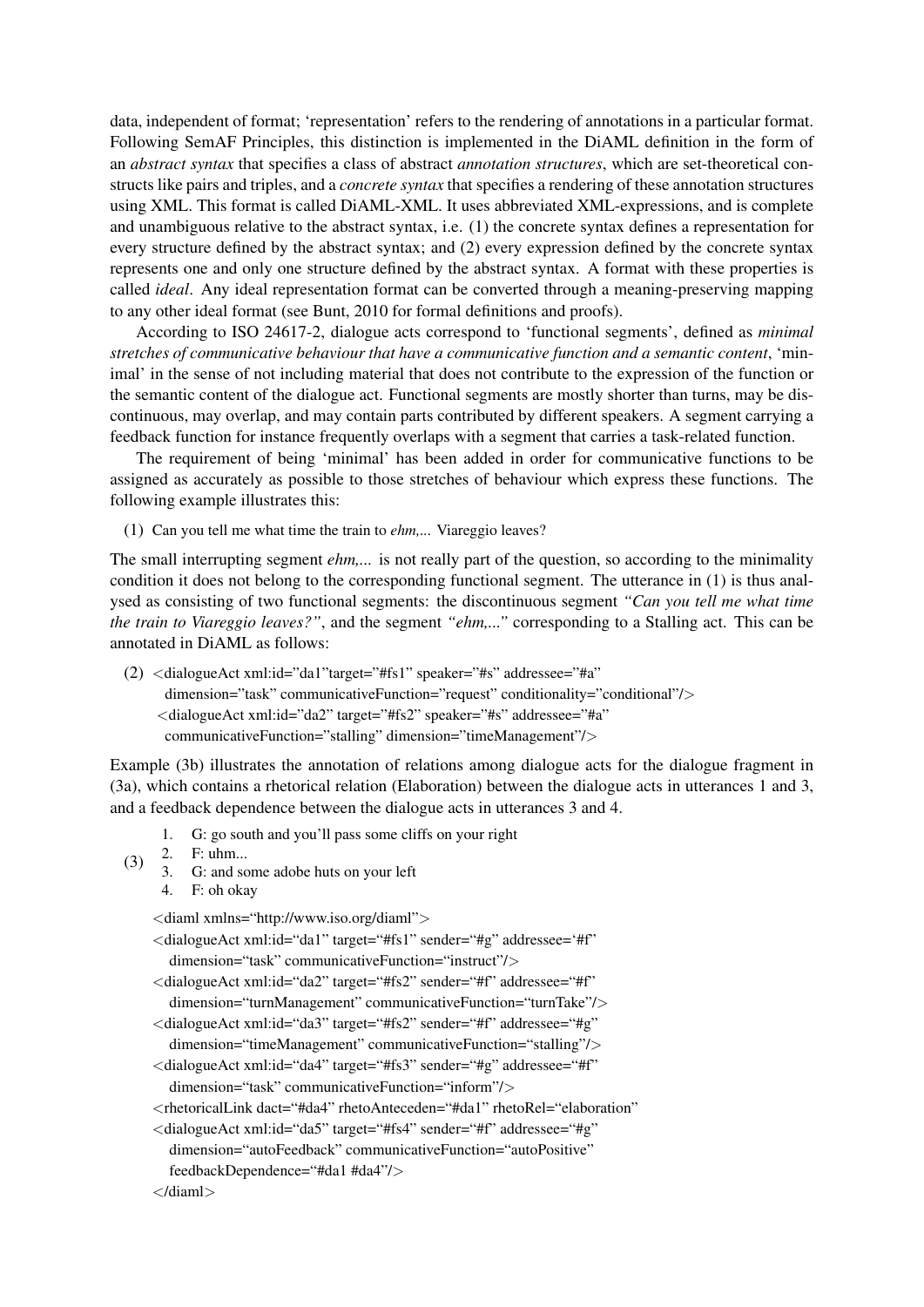It should be noted that the DiAML format is just a compact way of using XML. The compactness of the representation is an obvious advantage, still, its equivalence with a full XML form is important for the possible combination of dialogue act annotation with other semantic or pragmatic information. This is discussed in Section 4.

### 3 ISO 24617-2 Limitations and Extensions

#### 3.1 Annotating Feedback Dependence Relations

Feedback acts are about the processing of something that was said earlier in the dialogue; this 'something' is indicated by the value of the 'feedbackDependence' attribute. The nature of this 'something' depends on the kind or 'level' of the feedback. The  $DT^{++}$  taxonomy of communicative functions, which has been a major source of inspiration for ISO 24617-2, distinguishes between feedback at five different levels of processing: (1) attention; (2) perception; (3) understanding; (4) evaluation; and (5) execution.

Feedback about paying attention to another speaker is mostly given in nonverbal form, such as by eye contact. Positive feedback at the level of perception can be expressed by echoeing what the previous speaker said; negative feedback by repeating part of what was said with a questioning intonation, like *Tuesday?*, or *"John WHO?"*. Feedback at the level of understanding can be expressed for example by *"I see"* or by paraphrasing something that was expressed. Positive feedback at the level of evaluation can be expressed by *"Excellent!", "True"*, or *"Good question".* Negative feedback, e.g. by *"Really?"* Positive feedback at the level of execution can be expressed by *"Sure"*; negative feedback by *"I don't know"* in response to a question.

Feedback by means of expressions such as *"OK"*, *"Uh-huh"*, or *"Really?"* says something about a previous dialogue act, while feedback by means of *"Tuesday?"* or *"John WHO?"* is about a particular word or dialogue segment. The ISO 24617-2 annotation scheme therefore allows both dialogue acts and functional segments as antecedents for feedback dependence relations.

The ISO scheme is not quite correct at this point, since segment-related feedback is not necessarily about a *functional* segment; it may be about *any* previous segment, functional or not, such as a single word. The DBOX annotations (see Petukhova et al., 2014) in the DialogBank deviate in this respect from the ISO standard, since for feedback dependences special non-functional segments have been introduced. The ISO standard should be corrected in this respect, and should include segments ('reference segments') in their segmentation, to allow more accurate markup of feedback dependences.

#### 3.2 Functional and Feedback Dependence Relations

Besides the feedback dependence relation, ISO 24617-2 defines the functional dependence relation as the *"relation between a given dialogue act and a preceding dialogue act on which the semantic content of the given dialogue act depends due to its communicative function.* An example is the relation between an answer and the question that was answered. The importance of this relation is semantic: the meaning of an answer cannot be determined fully if one doesn't know the question that was asked. This is because an answer is inherently responsive in character (as opposed to a question). The ISO scheme includes the following responsive types of dialogue acts: Answer, Confirm, Disconfirm, Agreement, Disagreement, Correction, Accept Request, Address Request, Reject Request, Accept Suggest, Address Suggest, Reject Suggest, Accept Offer, Address Offer and Reject Offer.

ISO 24617-2 is not entirely clear about the assignment of functional and feedback dependence relations, partly due to a certain vagueness in the definition of the feedback dependence relation, which reads as follows: *"relation between a feedback act and the stretch of communicative behaviour whose processing the act provides or elicits information about"*. The vagueness is in the term 'feedback act', which is sometimes understood as "dialogue act in one of the two feedback dimensions" and sometimes as "dialogue acts with a feedback-specific communicative function". In the former interpretation, feedback acts include feedback questions and requests, such as *"What did you say?", "Do you mean THIS Saturday?"*, or *"Could you please repeat that?"*, which are all response-eliciting acts, the responses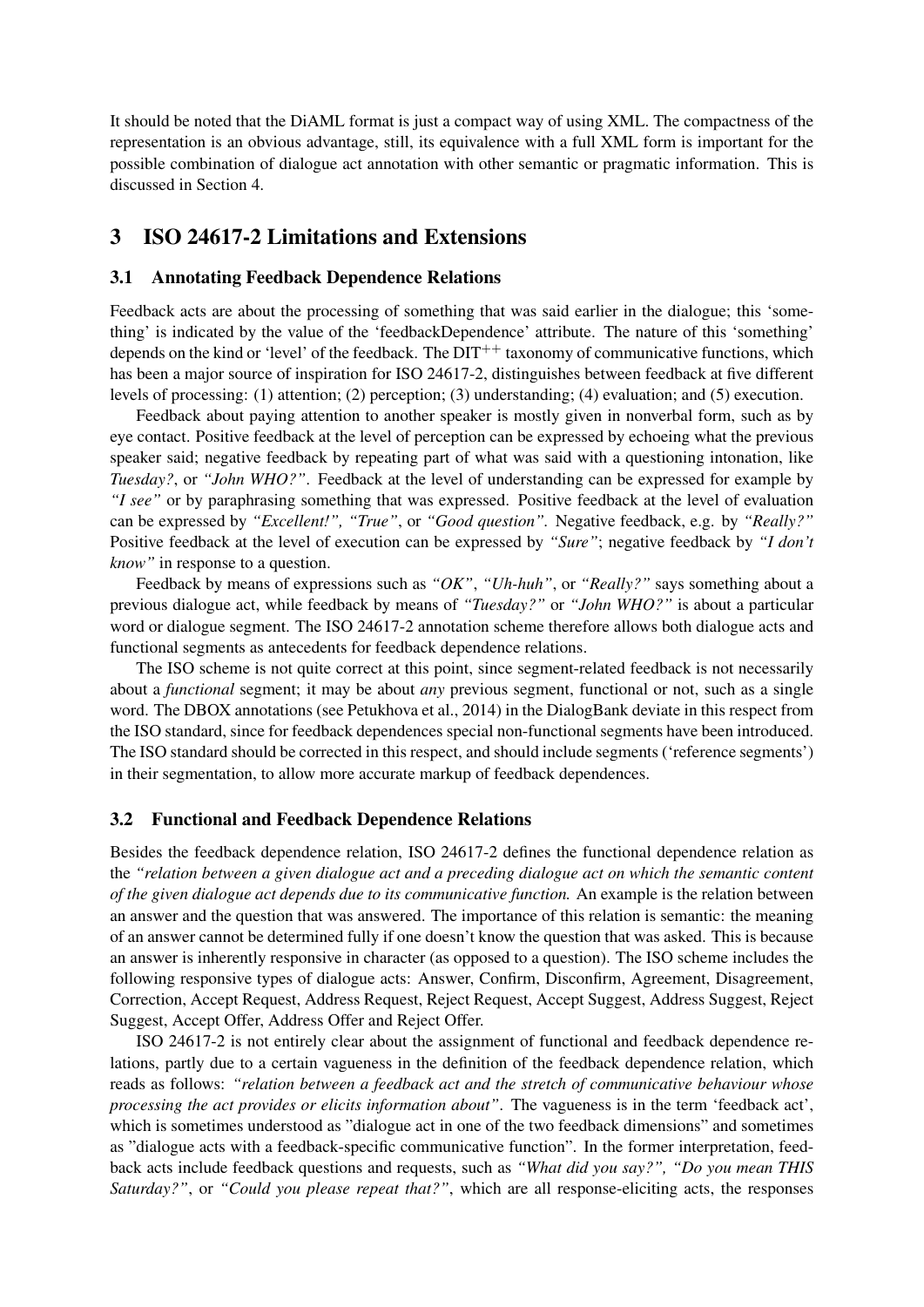to which have a functional dependence relation to their elicitations, and could also be said to have a feedback dependence relation. More precisely, the assignment of functional and feedback dependence relations can be specified as follows:

- 1. if the communicative function is a responsive one, then assign a functional dependence relation to the corresponding response-eliciting act;
- 2. if the communicative function is dimension-specific for Auto- or Allo-Feedback, assign a feedback dependence relation to the dialogue act(s) or to the dialogue segment that the feedback is about;
- 3. in all other cases do not assign any dependence relation.

According to this specification, no feedback dependence relation is assigned to a question like *"John WHO?"*; this can be justified by the consideration that the semantic content of such an utterance is sufficient to make clear what the feedback is about,

We may also conclude that a dialogue act can have a functional or a feedback dependence relation, but not both. This would make it possible to drop the terminological distinction and just speak of 'dependence relation'.

#### 3.3 Annotating Rhetorical Relations

ISO 24617-2 supports the marking up of rhetorical relations between dialogue acts, without specifying any particular set of relations to be used; it only specifies *how* a rhetorical relation may be marked up as relating two dialogue acts.

In 2016 the ISO standard 24617-8 has been established for the annotation of rhetorical relations in discourse. This standard, also called "DR-Core", defines a set of 18 'core' relations that are shared by many annotation schemes. This set of relations has been used in most of the dialogues in the DialogBank. However, two problems were noted when doing so.

First, many rhetorical relations have two arguments that play different roles, for example, a Cause relation has a "Reason" (or "Cause") argument and a "Result" (or "Effect") argument. ISO 24617-2 has a provision for indicating that a Cause relation exists between two dialogue acts, but not for indicating their roles.

DR-Core annotates relations with argument roles as follows, using the reference format 'DRelML' of DR-Core:

- (4) John pushed Tim. He fell on the ground. <drArg xml:id="a1" target="#s1" type="event"/> <dRel xml:id="r1" rel="cause"/>
	- <drArg xml:id="a2" target="#s2" type="event"/>
	- <implDRLink rel="r1" reason="#a1" result="#a2"/>

By contrast, ISO 24617-2 provides just a single slot for specifying a rhetorical relation, and has no provisions for marking up argument roles, as illustrated in (5):

(5) A: Have you seen Pete today?<br>B: He didn't come in: he has t He didn't come in; he has the flu. <dialogueAct xml:id="da1" target="#fs1" sender="#a" addressee="#b" dimension="task" communicativeFunction="propositionalQuestion"/> <dialogueAct xml:id="da2" target="#fs2" sender="#b" addressee="#a" dimension="task" communicativeFunction="answer" functionalDependence="#da1"/> <dialogueAct xml:id="da3" target="#fs3" sender="#b" addressee="#a" dimension="task" communicativeFunction="inform"/> <rhetoricalLink dact="#da3" rhetoAntecedent="#da2" rhetoRel="cause"/>

This limitation could be overcome by using the  $\langle$ implDRLink $\rangle$  element of DRelML in DiAML, instead of the  $\langle$ rhetoricalLink $\rangle$ , thus replacing the last line of (5) by: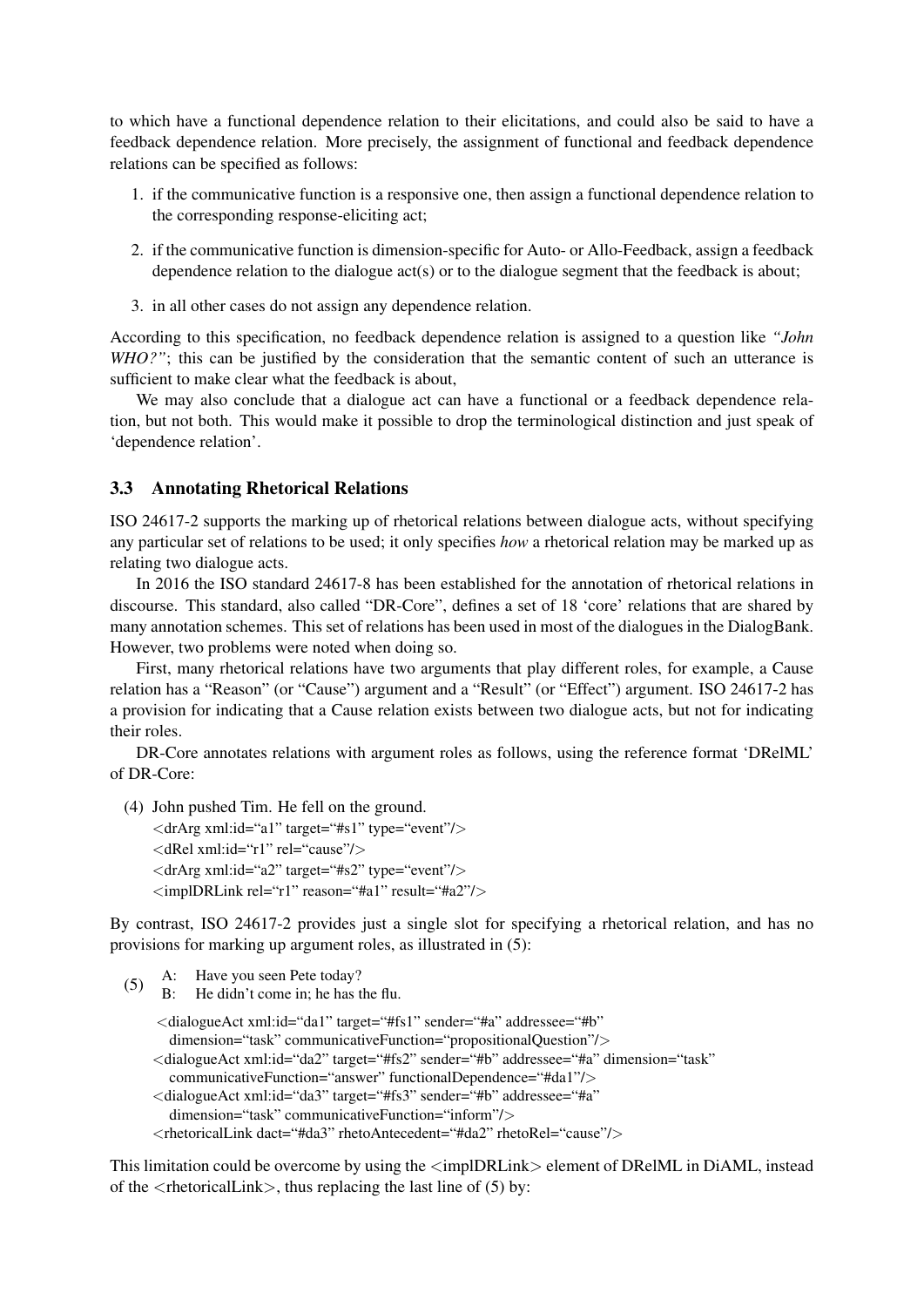$(6)$  <dRel xml:id="r1" rel="cause"/> <implDRiLink rel="r1" reason="#da3" result="#da2"/>

Second, many if not all rhetorical relations may occur either between two dialogue acts or between their semantic contents. This phenomenon is known in the literature as the 'semantic-pragmatic' distinction. Example (7) illustrates this.

- (7) a. A: Have you seen Pete today?
	- B: He didn't come in. He has the flu.
	- b. A: Have you seen Pete today?
		- B: He didn't come in. He sent me a message saying that he has the flu.

B's utterances in (7a) are causally related in the sense that the semantic content of the second utterance expresses the reason why the content of the first utterance, which answers A's question, is true. In (7b), by contrast, there is a 'pragmatic' causal relation, in the sense that the second utterance expresses why B says that Pete is not in - in this case B's utterance is causally related to the dialogue act of answering A, rather than to the content of this dialogue act.

In DR-Core this distinction is represented by indicating the types of the arguments, where 'dialogue act' is one of the possible types, and the possible types of the semantic content of a dialogue act are the other. This is illustrated in example (8), which shows the annotation of the examples in (7) represented in DRelML, the markup language of DR-Core.

(8) a.  $\langle$ drArg xml:id="a1" target="#fs2" type="event"/> <dRel xml:id="r1" rel="cause"/>  $\langle$ drArg xml:id="a2" target="#fs3" type="state"/> <implDRLink rel="r1" result="#a1" reason="#a2"/> b. <drArg xml:id="a1" target="#fs2" type="dialogueAct"/> <dRel xml:id="r1" rel="cause"/>  $\langle$ drArg xml:id="a2" target="#fs3" type="event"/> <implDRLink rel="r1" result="#a1" reason="#a2"/>

In both (8a) and (8b) a Cause relation is marked up between the arguments expressed by the markables fs2 (*"Pete did not come in today"*) and fs3 (*"He has the flu"*; *"He sent me a message saying that he has the flu"*, respectively), but in (8a) the first argument is the event of Pete not coming in which is caused by the second argument, while in (8b) it is the dialogue act of B answering A that Pete did not come in which is caused by the second argument. This distinction cannot be expressed in DiAML.

Again, a solution could be found by importing in DiAML the use of DRelML's  $\langle$  implDRLink $\rangle$ element, plus the DRelML way of identifying the event that forms the reason for the Cause relation, thus building the annotation in (9):

```
(9) c. <dialogueAct xml:id="da2" target="#s2" sender="#b" addressee="#a"
 dimension="task" communicativeFunction="answer"
 functionalDependence="#da1">
<dialogueAct xml:id="da3" target="#s3" sender="#b" addressee="#a"
 dimension="task" communicativeFunction="inform" >
\langledrArg xml:id="e3" target="#s3" type="event" />
<implDRLink rel="cause" reason="#e3" result="#da2" />
```
The mixed DiAML/DRelML representations in (6) and (9) are perfectly well-formed as XML expressions, but from a semantic point of view it isn't clear that they make any sense, since DiAML and DRelML each have their own separate semantics. This issue, which arises more generally when annotations of different semantic phenomena is combined, is discussed in Section 4.

### 3.4 Additional Dimensions and Communicative Functions

The ISO 24617-2 annotation scheme has taken its nine dimensions from the  $DIT^{++}$  annotation scheme, which has an additional tenth dimension called 'Contact Management', for those dialogue acts that serve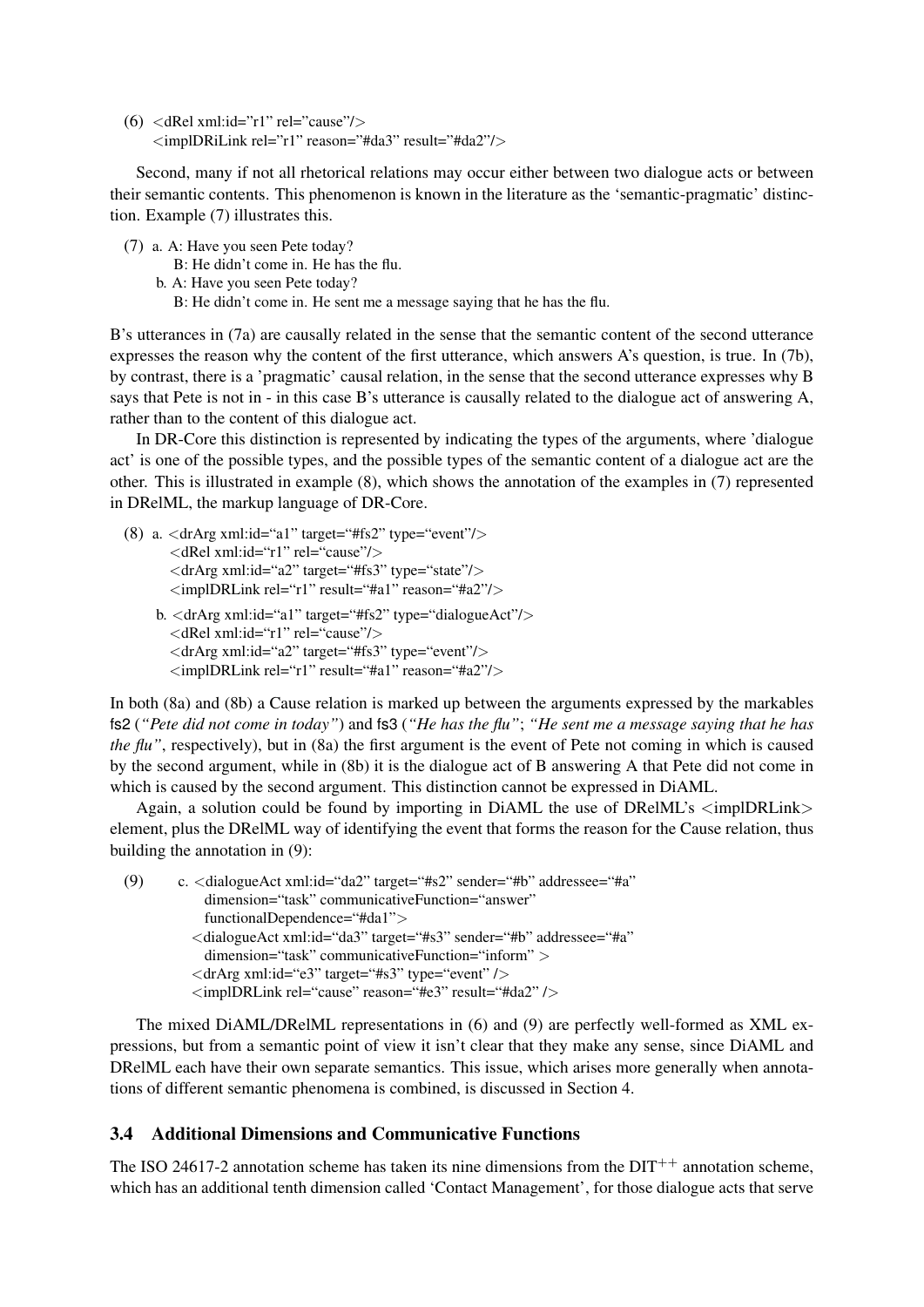to establish and maintain contact and attention. This dimension was not included in the ISO standard because contact management does not play a significant role in every type of dialogue situation, where the other nine dimensions all do. Gilmartin et al. (2017) suggest the addition to ISO 24617-2 of communicative functions related to greeting and leavetaking in casual dialogues that may fit best in the Contact Management dimension

Another dimension that was not included in ISO 24617-2 is that of 'Task Management', which is available in DAMSL and some other annotation schemes. Task Management acts differ from dialogue acts in the Task dimension in that the latter serve to move a certain task or activity forward, whereas Task Management acts are concerned with discussing or explaining a certain task. In spontaneous conversations, task management acts hardly seem to occur, but they do occur in television debates, in parliamentary debates, and in dialogues in game situations, as for example in the DBOX dialogues. A DBOX example is the following, in which participant A explains the rules of the guessing game that they two are going to play. The 'task' in these dialogues is to play the game; the early part of the dialogue, where the game is explained, does not contribute to the task proper and contains Task Management acts (and other ones, such as feedback acts).

(10) A: First let me explain the rules. I am a very famous person.

- G: Okay.
- A: You need to guess my name.
- G: Okay.
- A: You can ask several questions except for one about my name.

The decision to not include certain common though not ubiquitous dimensions should perhaps be revisited, since one of the attractive features of the ISO scheme is that its dimensions are 'orthogonal', and there is no obligation to use *all* the dimensions in a given annotation task.

Communicative functions have been felt to be lacking in ISO 24617-2 in the Discourse Structuring dimension, in which only two functions have been defined: 'Opening' and 'Interaction Structuring', the latter functioning as a catch-all term for all forms of discourse structuring other than opening a dialogue.  $DIT^{++}$  and some other annotation schemes have other discourse structuring functions, that may be added to the ISO scheme.

It may also be useful to be more specific in the revised ISO standard document concerning the deliberate absence of any Task-specific functions, and the possibilities of adding those.

### 4 Including Elements from Other Annotation Schemes

In Section 3.3 we concluded that for an adequate annotation of rhetorical relations in dialogue one would like to somehow combine DiAML- and DRelML annotations. At the level of XML-based representations this is no problem, since both DiAML and DRelML representations are a compact way of using XML. However, this flexibility of XML is due to the fact that XML by itself does not have a semantics; one reason for defining DiAML and DRelML, besides the compactness of their representations, is that they both have a well-defined semantics (see



Figure 1: CASCADES design method (Bunt, 2015).

Bunt et al., 2012 and Bunt, 2014 for the semantics of DiAML, and Bunt & Prasad, 2016 for that of DRelML). Combining elements from different annotation schemes only makes sense if the semantics of the combination is well-defined.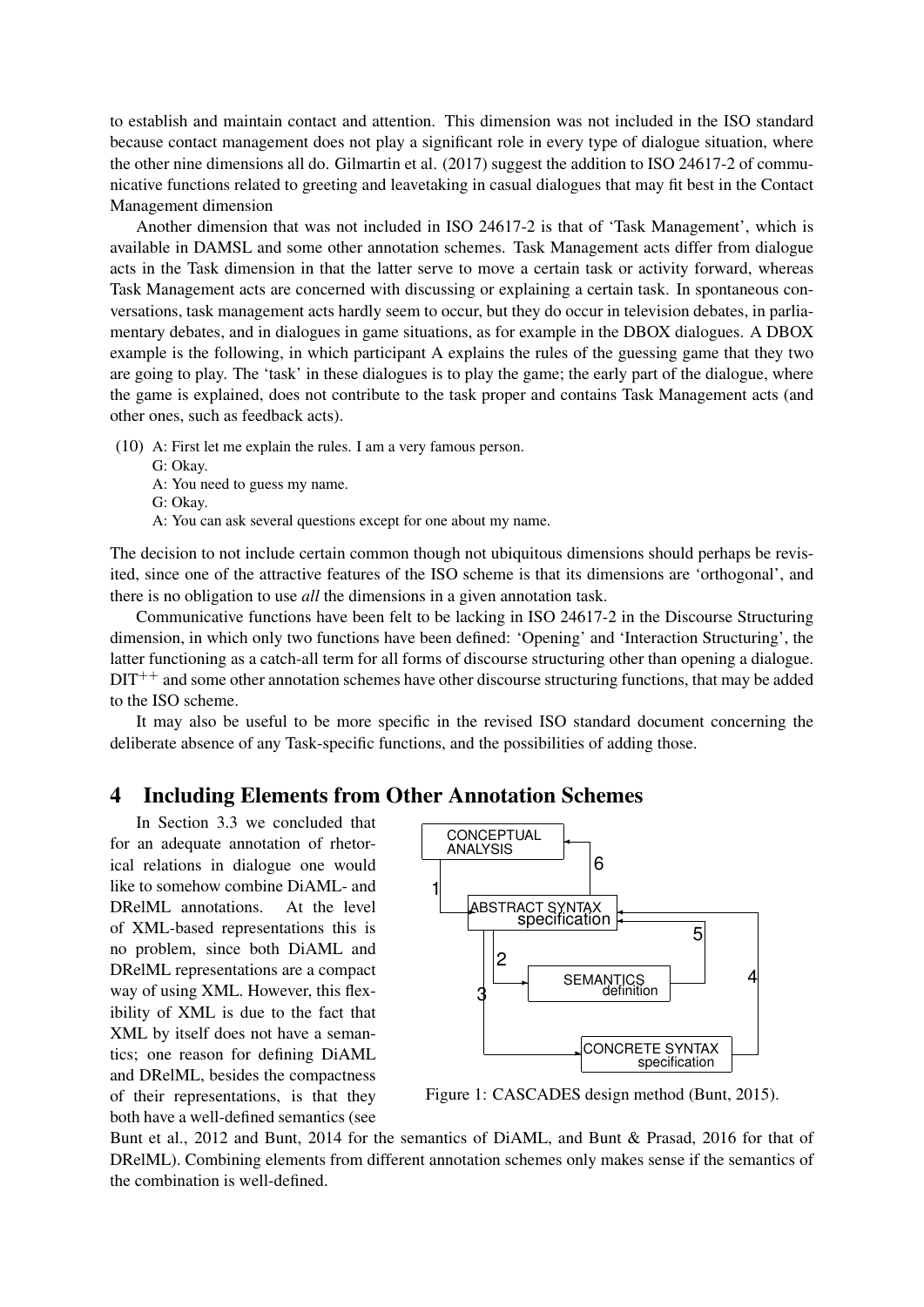Dealing with this issue is an interesting application of the CASCADES design method for annotation schemes (Bunt, 2015), which forms part of the ISO Principles of semantic annotation - see Figure 1 - in 'reverse engineering' mode (rather than 'top-down' mode). The reverse engineering could in this case start at the concrete syntax specification, describing the combined use of ingredients of DiAML and DRelML representations. Feedback step 4 leads to the construction of a combined abstract syntax specification, which in turn (step 6) calls for the (re-)construction of a combined metamodel. Once a stable combined metamodel has been constructed and an abstract syntax specification, step 2 (possibly iterated, via feedback step 5), calls for the specification of a semantics of the abstract annotation structures.

Appendix B shows the result of constructing a combined metamodel that combines the conceptual views underlying the ISO schemes for dialogue act annotation and discourse relation annotation. In the latter, DR-Core, a discourse relation (called a 'rhetorical relation' in ISO 24617-2) is a binary relation between two 'situations', which is a very general term that covers events, states, facts, beliefs, dialogue acts, as well as possible and negated events, facts and so on. We noted above that rhetorical relations in dialogue may occur between two dialogue acts, or between their semantic contents, or between one dialogue act and the semantic content of another. In the combined metamodel a 'semantic content' box is therefore introduced, as well as a rhetorical relation between two semantic contents, so that all three types of rhetorical relation can be annotated and can be distinguished.

Crucial in applying the CASCADES method is defining a combined semantics. The dialogue act theory that underlies the ISO scheme views a dialogue act conceptually as an 8-tuple consisiting of: (1) a sender; (2) one or more addressees; (3) a communicative function; (4) a semantic content; (5) a dimension; (6) functional dependence relations; (7) feedback dependence relations; and (8) rhetorical relations. Since an articulate annotation of the semantic content is considered to be beyond the scope of dialogue act annotation, the ISO 24617-2 annotations are, according to the abstract syntax, 7-tuples rather than 8-tuples, without a semantic content. However, the underlying theory does define the semantics of dialogue acts including their semantic content (see Bunt, 2011; 2014), namely as a mechanism for updating the dialogue participants' information states with that semantic content. Therefore, from a semantic point of view, an extension to DiAML with the semantic content of dialogue acts is well within reach. This would correspond in the concrete syntax to the introduction of a  $\leq$ semanticContent $>$ element that can be used as follows (for annotating example  $(7a)$ ):

```
(11) \leq dialogueAct xml:id="da2" target="#s2" sender="#b" addressee="#a"
  dimension="task" communicativeFunction="answer"
  functionalDependence="#da1">
 <dialogueAct xml:id="da3" target="#s3" sender="#b" addressee="#a"
  dimension="task" communicativeFunction="inform" >
 \leevent xml:id="e3" target="#s3" type="ill" />
 <semanticContent dialogAct="#da3" content="#e3"/>
 <implDRLink rel="cause" reason="#e3" result="#da2" />
```
The  $\le$ event $\ge$  element introduced in (11) for specifying information about the semantic content of a dialogue act could be the same as the element with the same name that is used in the ISO standards for time and events (ISO 24617-2, see also Pustejovsky et al., 2010), for annotating semantic roles (ISO 24617-4, see also Bunt & Palmer, 2013), and for spatial information (ISO 24617-7, see also Pustejovsky et al., 2013), and that has also been proposed for the annotation of modality (Lapina & Petukhova, 2017) and quantification (Bunt, 2017). This suggests that the introduction of  $\leq$ semanticContent $>$  and  $\leq$ event $>$ elements, with their underlying abstract syntax and semantics, may open the possibility to specify quite detailed information about the semantic content of dialogue acts.

## 5 Alternative Representation Formats

Developing the DialogBank, intended to be a collection of dialogues with 'gold standard' quality ISO 24617-2 annotations, involved the inspection and correction of previously annotated material. Editing annotations represented in the XML-based format of DiAML turned out to be extremely hard, since XML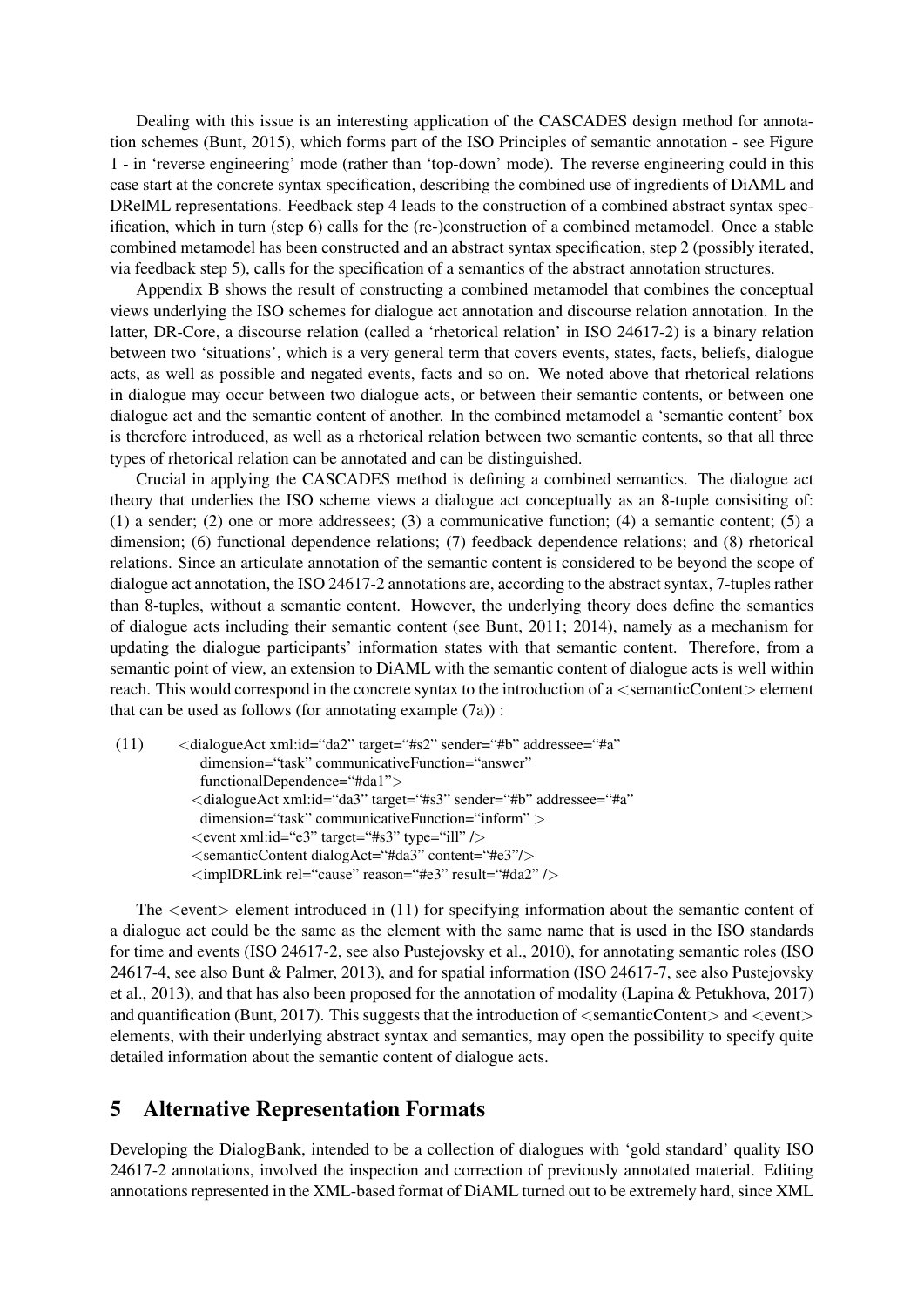may be a good format for machine application, but is not fit for human consumption. Exploiting the fact that DiAML was defined following the ISO 24617-6 principles of semantic annotation, with an abstract syntax underlying the XML representations, two alternative tabular DiAML representation formats were defined and implemented that are more suitable for human use. One of these formats makes use of one column per dimension, as illustrated in Table 1; the other puts all annotations in one column, with a specification of their dimension. Both formats were proven to be complete and unambiguous, and thus semantically equivalent to the XML format, and were useful for spotting annotation errors and making improvements (Wijnhoven, 2016). Conversion programs for reformatting DiAML annotation using one format or the other, are available in the DialogBank.

In order to enhance the usefulness of the ISO 24617-2 scheme for studies of spoken discourse phenomena, the use of alternative representation formats may be made explicit in a new edition of the ISO 2461-2 standard.

| funct.    | sp           | segment  | turn          | Task    | Auto-              | Turn | Time            | Discourse   | SOM         |
|-----------|--------------|----------|---------------|---------|--------------------|------|-----------------|-------------|-------------|
| segment   |              | text     | transcription |         | Feedb.             | Man. | Man.            | Structuring |             |
|           |              |          | hello, can I  |         |                    |      |                 |             |             |
|           |              |          | help you      |         |                    |      |                 |             |             |
| $TR1-f1$  | S            | hello    |               |         |                    |      |                 |             | $d$ a $1$ : |
|           |              |          |               |         |                    |      |                 |             | Initial     |
|           |              |          |               |         |                    |      |                 |             | Greeting    |
| $TR1-fs2$ | S            | can I    |               |         |                    |      |                 | da2: Offer  |             |
|           |              | help you |               |         |                    |      |                 |             |             |
|           |              |          | uhm, yes      |         |                    |      |                 |             |             |
|           |              |          | hello, maybe, |         |                    |      |                 |             |             |
|           |              |          | I'd like to   |         |                    |      |                 |             |             |
|           |              |          | takea tanker  |         |                    |      |                 |             |             |
| $TR1-fs3$ | $\mathbf{u}$ | uhm      |               |         |                    | da3: | da4:            |             |             |
|           |              |          |               |         |                    | Turn | <b>Stalling</b> |             |             |
|           |              |          |               |         |                    | Take |                 |             |             |
| $TR1-fs4$ | u.           | yes      |               |         | $\overline{da5}$ : |      |                 |             | da6:        |
|           |              | hello    |               |         | Positive           |      |                 |             | Return      |
|           |              |          |               |         | (da1)              |      |                 |             | Greeting    |
|           |              |          |               |         |                    |      |                 |             | (dal)       |
| $TR1-fs5$ | <b>u</b>     | yes      |               |         |                    |      |                 | da7: Accept |             |
|           |              | maybe    |               |         |                    |      |                 | Offer (da2) |             |
|           |              |          |               |         |                    |      |                 | [uncertain] |             |
| TR1-fs6   | u.           | I'd like |               | $da8$ : |                    |      |                 |             |             |
|           |              | to take  |               | Inform  |                    |      |                 |             |             |
|           |              | a tanker |               |         |                    |      |                 |             |             |

Table 1: DiAML annotation of TRAINS dialogue fragment in multi-column format. Targets of dependence relations are in parentheses; qualifiers in square brackets.

### 6 Conclusions and Future Work

In this paper we have discussed some deficiencies and limitations of ISO 24617-2: 2012, which may be good to tackle when this standard is considered for revision.

An incorrectness in ISO 24617-2 was noted for annotating the 'antecedent' of feedback acts that refer to a non-functional stretch of dialogue - an incorrectness that also makes an accurate annotation of speech editing acts (acts in the Own Communication Management or in the Partner Communication Management dimension) impossible. This error should be corrected, which can be done by introducing relevant non-functional segments into the dialogue segmentation.

Experiences with applying the ISO 24617-2 scheme in various annotation efforts, such as the creation of the DBOX corpus (Petukhova et al., 2014) and the ADELE corpus (Gilmartin et l., 2017), show that it may be convenient to add the DAMSL dimension of Task Management and the  $DT^{++}$  dimension of Contact Management to the ISO annotation scheme, as well as certain communicative functions that allow more fine-grained annotation of feedback and discourse structuring acts.

Limitations of the ISO 24617-2 scheme were brought to light by the development of ISO standard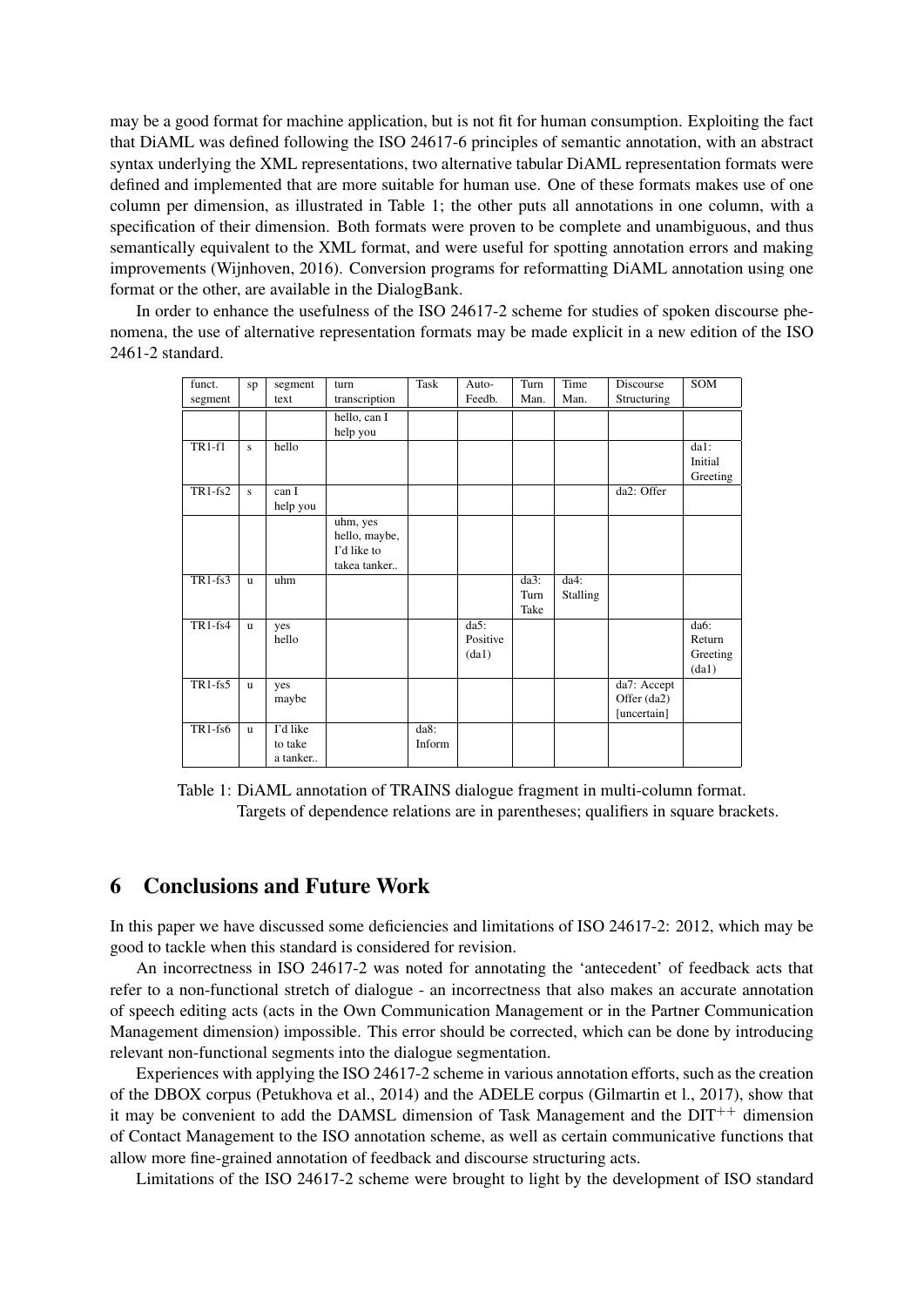24617-6 ('DR-Core', 2016) for discourse relations, of which rhetorical relations between dialogue acts or their semantic contents are a special case. These limitations concern on the one hand the lack of a possibility to indicate the roles of the two arguments of a rhetorical relations, and on the other hand the impossibility to indicate whether a rhetorical relation applies at the level of dialogue acts or at that of their semantic content. The possibility was discussed to import elements from DR-Core into the annotation scheme for dialogue acts and to merge the underlying metamodels. Doing so could be the first step towards a more general merging of elements from annotation schemes for different semantic information, such as time and events, spatial information, semantic roles and quantification.

### Acknowledgement

Research described in this paper was supported in part by grants received from City University of Hong Kong (Project nos. 9618007, 7004491, 7004755 and 7004940).

### References

- Allen, J. and M. Core (1997) DAMSL: Dialogue Act Markup in Several Layers. Technical Report, Multiparty Discourse Group.
- Alexandersson, J., B. Buschbek-Wolf, T. Fujinami, E. Maier, N. Reithinger, B. Schmitz, and M. Siegel 1998 Dialogue acts in Verbmobil-2. Second edition. *Report 226*. DFKI Saarbrücken.
- Andersson, A., M. Bader, E. Bard, E. Boyle, G. Doherty, S. Garrod, S. Isard, J. Kowtko, J. McAllister, Miller, F. Sotillo, H. Thompson, and R. Weinert (1991) The HCRC Map Task Corpus. *Language and Speech* 34, 351-366.
- Bunt, H. (1994) Context and dialogue control. *Think Quarterly 3(1)*, 19-31.
- Bunt H. (2009) The DIT<sup>++</sup> taxonomy for functional dialogue markup. In: D. Heylen, C. Pelachaud, and D. Traum (eds) *Proceedings of EDAML/AAMAS Workshop "Towards a Standard Markup Language for Embodied Dialogue Acts"*, Budapest, pp. 13–24. Available (with updates) at http:///dit.uvt.nl
- Bunt, H. (2010) A methodology for designing semantic annotation languages exploiting syntacticsemantic iso-morphisms. In Alex Chengyu Fang, Nancy Ide, and Jonathan Webster (eds.) *Proceedings of ICGL 2010, Second International Conference on Global Interoperability for Language Resources*, Hong Kong, pp. 29-45.
- Bunt, H. (2011) The Semantics of Dialogue Acts. In *Proceedings* 9<sup>th</sup>International Conference on *Computational Semantics (IWCS 2011)*, Oxford, pp. 1-14.
- Bunt, H. (2014) A Context-change Semantics for Dialogue Acts. In Harry Bunt, Johan Bos and Stephen Pulman (eds) *Computing Meaning, Vol. 4*, Berlin: Springer, pp. 177-201.
- Bunt, H. (2015) On the principles of semantic annotation. In *Proceedings 11th Joint ACL-ISO Workshop on Interoperable Semantic Annotation (ISA-11)*, London, pp. 1-13.
- Bunt, H. (2017) Towards Interoperable Annotation of Quantification. In *Proceedings 13th Joint ACL-ISO Workshop on Interoperable Semantic Annotation (ISA-13)*, Montpellier.
- Bunt, H. and M. Palmer (2013) Conceptual and Representational Choices in Defining an ISO Standard for Semantic Role Annotation. In *Proceedings 9th Joint ACL-ISO Workshop on Interoperable Semantic Annotation (ISA-9)*, Potsdam, pp. 45-54.
- Bunt, H. and R. Prasad (2016) ISO DR-Core (ISO 24617-8): Core concepts for the annotation of discourse relations. In *Proceedings 12th Joint ACL-ISO Workshop on Interoperable Semantic Annotation (ISA-12)*, Portoroz, Slovenia, pp. 45-54.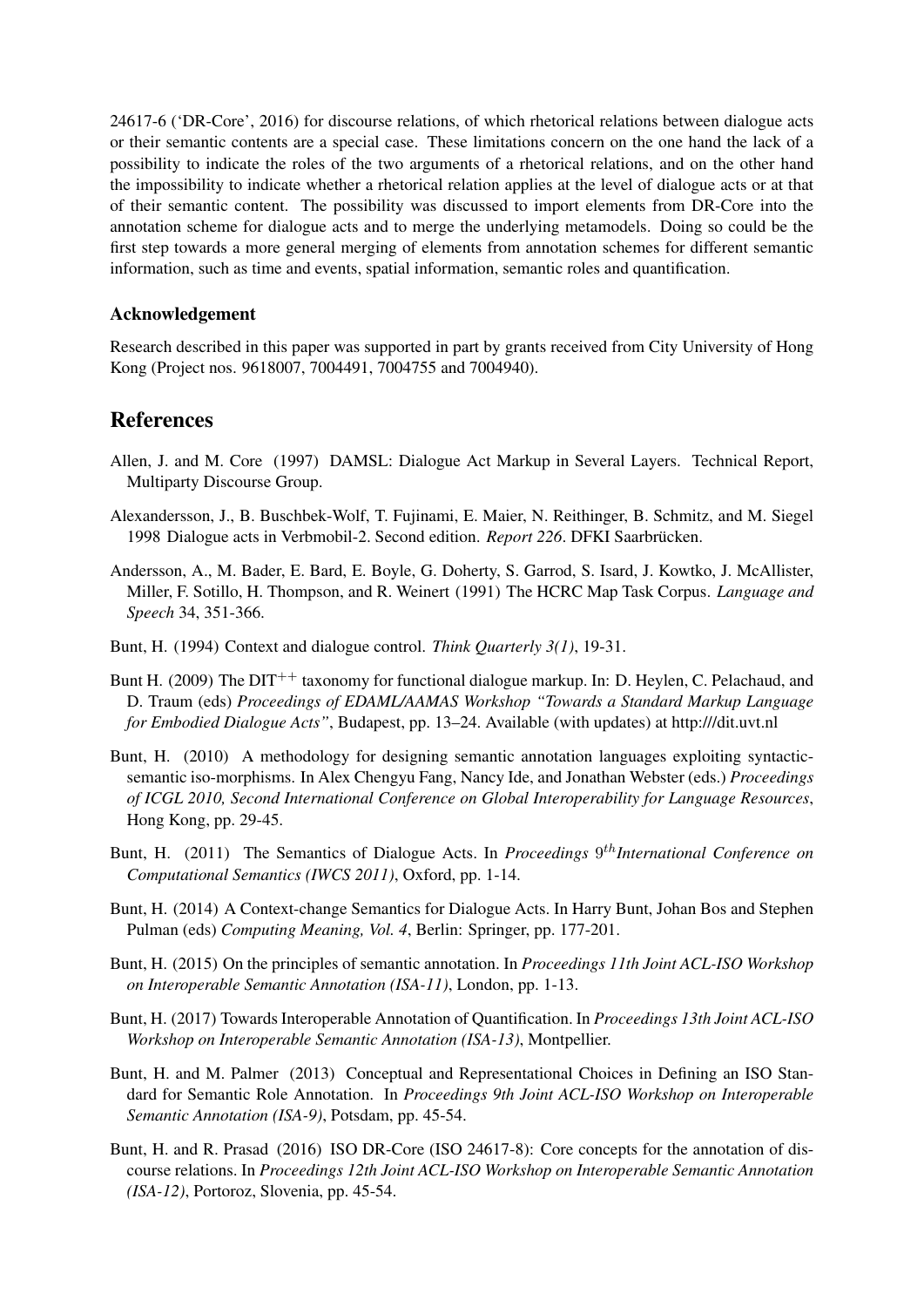- Bunt, H., Alexandersson, J., Carletta, J., Choe, J.-W., Fang, A., Hasida, K., Lee, K., Petukhova, V., Popescu-Belis, A., Romary, L., Soria, C. and Traum, D. (2010) Towards an ISO standard for dialogue act annotation. In *Proceedings 8*th *International Conference on Language Resources and Evaluation (LREC 2010)*, Malta, pp. 2548-2558.
- Bunt, H, J. Alexandersson, J.-W. Choe, A.Fang, K. Hasida, K. Lee, V. Petukhova, A. Popescu-Belis, L. Romary, and D. Traum (2012) A semantically-based standard for dialogue annotation. In: *Proc. 8* th *International Conference on Language Resources and Evaluation (LREC 2012)*, Istanbul. ELRA, Paris.
- Bunt, H., V. Petukhova, D. Traum, and J. Alexandersson (2016) Dialogue Act Annotation with the ISO 24617-2 Standard. In: D. Dahl (ed.) *Multimodal Interaction with W3C Standards*, Springer, Berlin, pp. 109-135.
- Carletta, J., A. Isard, S. Isard, J.Kowtko and G. Doherty-Sneddon (1996) HCRC dialogue structure coding manual. *Technical Report HCRC/TR-82*, University of Edinburgh.
- Dhillon, R., S. Bhagat, H. Carvey, and E. Shriberg (2004) Meeting recorder project: dialogue labelling guide, ICSI Technical Report TR-04-002.
- Fang, A. and J. Cao, and H. Bunt, and X. Liu (2012) Applicability Verification of a New ISO Standard for Dialogue Act Annotation with the Switchboard Corpus, In *Proceedings of EACL 2012 Workshop on Innovative Hybrid Approaches to the Processing of Textual Data*, Avignon.
- Fang, A., J. Cao, H. Bunt, and X. Liu (2012) The annotation of the Switchboard corpus with the new ISO standard for Dialogue Act Analysis. In *Proceedings 8th Joint ACL-ISO Workshop on Interoperable Semantic Annotation (ISA-8)*, Pisa, pp. 13-18.
- Geertzen, J., Y. Girard, R. Morante, I. van der Sluis, H. van Dam, B. Suijkerbuijk, R. van der Werf, and H. Bunt (2004) The DIAMOND project. In *Proceedings of the 8*th *Workshop on the Semantics and Pragmatics of Dialogue SIGSEM 2004 (CATALOG)*, Barcelona.
- Gilmartin, E., B. Spillane, M. O'Reilly, C. Saam, K. Su, B.R. Cowan, K. Levacher, A.Calvo Devesa, L. Cerrato, N. Campbell, and V. Wade (2017) Annotation of Greeting, Introduction, and Leavetaking in Text Dialogues. In *Proceedings 13th Joint ACL-ISO Workshop on Interoperable Semantic Annotation (ISA-13)*, Montpellier.
- Ide, N. and L. Romary (2004) International Standard for a Linguistic Annotation Framework. *Natural Language Engineering* 10: 221-225.
- ISO 24610 (2006) *Language Resource Management: Feature structures*. International Standard. International Organisation for Standardisation ISO, Geneva.
- ISO 24612 (2010) *ISO 24612: Language resource management: Linguistic annotation framework (LAF)*. International Organisation for Standardisation ISO, Geneva.
- ISO 24617-1 (2012) *ISO 24617-1: Language resource management Semantic annotation framework – Part 1: Time and events.* International Organisation for Standardisation ISO, Geneva.
- ISO 24617-2 (2012) *ISO 24617-2: Language resource management Semantic annotation framework – Part 2: Dialogue acts.* International Organisation for Standardisation ISO, Geneva.
- ISO 24617-4 (2014) *ISO 24617-4: Language resource management Semantic annotation framework – Part 4: Semantic roles.* International Organisation for Standardisation ISO, Geneva.
- ISO 24617-6 (2016) *ISO 24617-6: Language resource management Semantic annotation framework – Part 6: Principles of semantic annotation.* International Standard. International Organisation for Standardisation ISO, Geneva.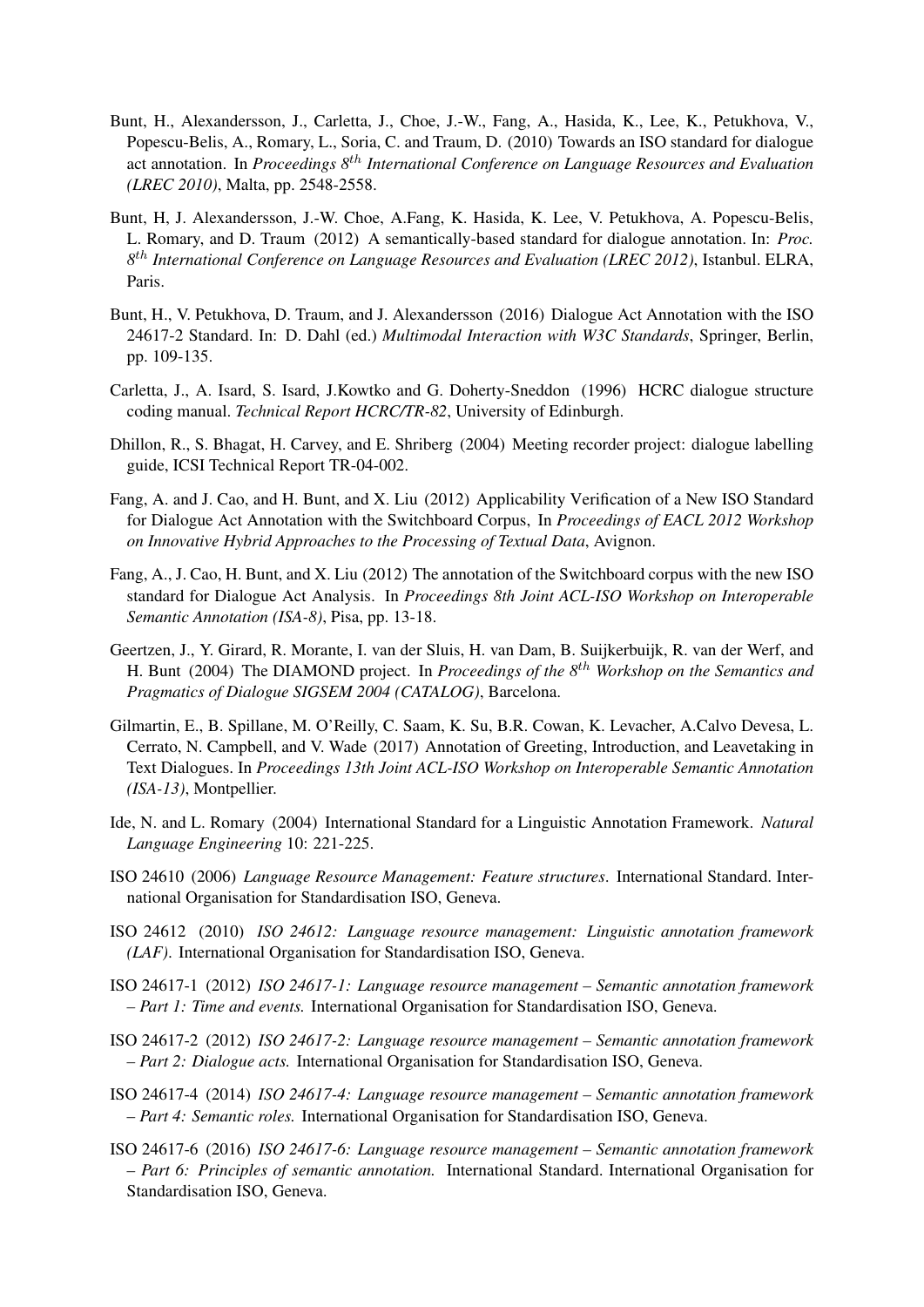- ISO 24617-7 (2015) *ISO 24617-7: Language resource management Semantic annotation framework – Part 7: Spatial information (ISOspace).* International Organisation for Standardisation ISO, Geneva.
- Jurafsky, D., E. Schriberg, and D. Biasca (1997) *Switchboard SWBD-DAMSL Shallow-Discourse-Function Annotation: Coders Manual*, Draft 13. University of Colorado, Boulder.
- Lapina, V. and V. Petukhova (2017) Classification of Modal Meaning in Negotiation Dialogues. In *Proceedings 13th Joint ACL-ISO Workshop on Interoperable Semantic Annotation (ISA-13)*, Montpellier.
- Petukhova, V. and A. Malchanau and H. Bunt (2014) Interoperability of Dialogue Corpora through ISO 24617-2-based Querying. In *Proceedings 9*th *International Conference on Language Resources and Evaluation ( LREC 2014*, Reykjavik, pp. 4407-4414.
- Petukhova, V., Gropp, M., Klakow, D., Eigner, G., Topf, M., Srb, S., Moticek, P., Potard, B., Dines, J., Deroo, O., Egeler, R., Meinz, U., Liersch, S., Schmidt, A. (2014) The DBOX Corpus Collection of Spoken Human-Human and Human-Machine Dialogues. In *Proceedings 9*th *International Conference on Language Resources and Evaluation ( LREC 2014*, Reykjavik.
- Petukhova, V. and L. Prévot, and H. Bunt (2011) Discourse Relations in Dialogue. In: *Proceedings 6th Joint ACL-ISO Workshop on Interoperable Semantic Annotation (ISA-6)*, Oxfor, pp. 80-92.
- Pustejovsky, J., J. Moszkowicz,, and M. Verhagen (2013) A linguistically grounded annotation language for spatial information. *Traitement Automatique des Langues* 53: 87-113.
- Pustejovsky, J., K. Lee, H. Bunt, and L. Romary (2010) ISO-TimeML: An International Standard for Semantic Annotation. In: *Proceedings Seventh International Conference on Language Resources and Evaluation (LREC 2010)*, Malta. ELRA, Paris, pp. 394–397.
- Wijnhoven, K. (2016) Annotation Representations and the Construction of the DialogBank. MA Thesis, Tilburg University.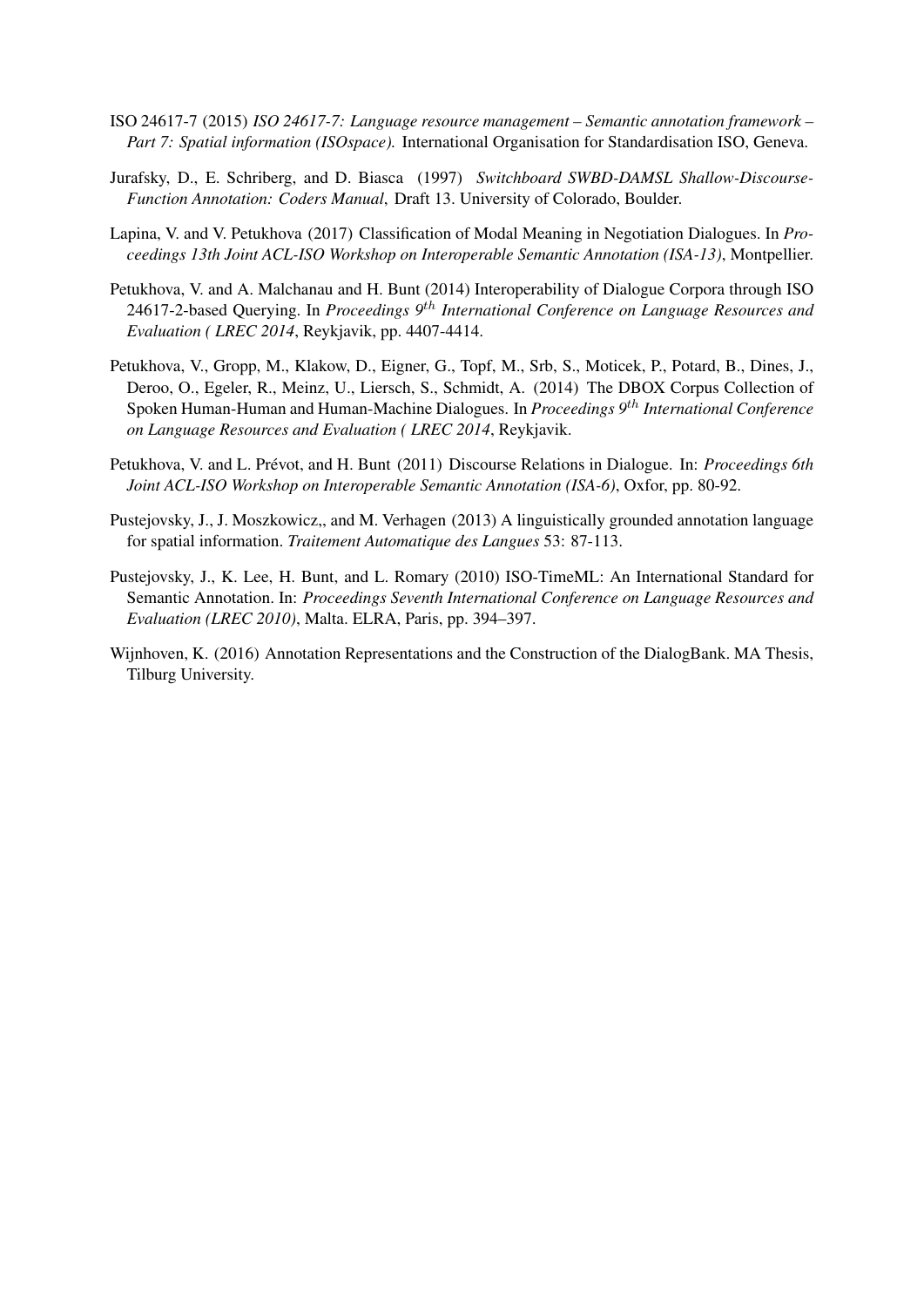## Appendix A Dimensions and Communicative Functions in ISO 24617-2:2012

The table below lists the 56 communicative functions defined in ISO 24617-2.

| General-Purpose                |                                 | Dimension-Specific Communicative Functions |  |  |
|--------------------------------|---------------------------------|--------------------------------------------|--|--|
| <b>Communicative Functions</b> | Function                        | Dimension                                  |  |  |
| Inform                         | AutoPositive                    | Auto-Feedback                              |  |  |
| Agreement                      | AutoNegative                    |                                            |  |  |
| Disagreement                   | AlloPositive                    | Allo-Feedback                              |  |  |
| Correction                     | AlloNegative                    |                                            |  |  |
| Answer                         | FeedbackElicitation             |                                            |  |  |
| Confirm                        | Staling                         | Time Management                            |  |  |
| Disconfirm                     | Pausing                         |                                            |  |  |
| Question                       | <b>Turn Take</b>                | Turn Management                            |  |  |
| Set-Question                   | Turn Grab                       |                                            |  |  |
| Propositional Question         | Turn Accept                     |                                            |  |  |
| Choice-Question                | Turn Keep                       |                                            |  |  |
| Check-Question                 | Turn Give                       |                                            |  |  |
| Offer                          | <b>Turn Release</b>             |                                            |  |  |
| <b>Address Offer</b>           | Self-Correction                 | <b>Own Communication Man.</b>              |  |  |
| Accept Offer                   | Self-Error                      |                                            |  |  |
| Decline Offer                  | Retraction                      |                                            |  |  |
| Promise                        | Completion                      | Partner Communication Man.                 |  |  |
| Request                        | <b>Correct Misspeaking</b>      |                                            |  |  |
| <b>Address Request</b>         | <b>Interaction Structuring</b>  | <b>Discourse Structuring</b>               |  |  |
| <b>Accept Request</b>          | Opening                         |                                            |  |  |
| Decline Request                | <b>Init-Greeting</b>            | Social Obligations Man.                    |  |  |
| Suggest                        | <b>Return Greeting</b>          |                                            |  |  |
| <b>Address Suggest</b>         | Init-Self-Introduction          |                                            |  |  |
| <b>Accept Suggest</b>          | <b>Return Self-Introduction</b> |                                            |  |  |
| Decline Suggest                | Apology                         |                                            |  |  |
| Instruct                       | <b>Accept Apology</b>           |                                            |  |  |
|                                | Thanking                        |                                            |  |  |
|                                | <b>Accept Thanking</b>          |                                            |  |  |
|                                | Init-Goodbye                    |                                            |  |  |
|                                | Return Goodbye                  |                                            |  |  |